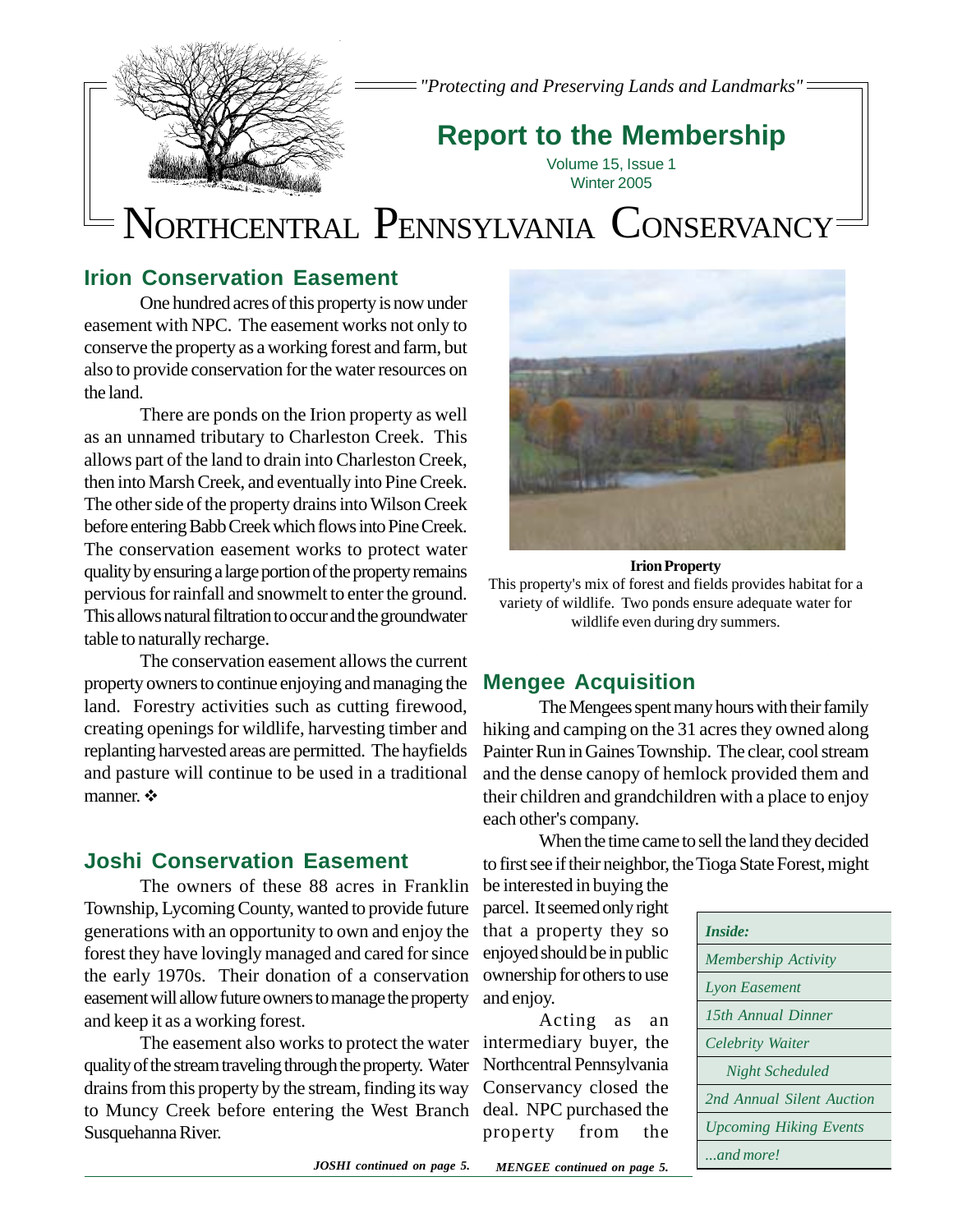### **Membership Activity from 9/10/2004 through 1/14/2005**

#### **CORPORATE MEMBERS**

Many thanks to our corporate members for their support of NPC's mission. Please take note of those businesses who have shown they care about the future of our communities with their corporate membership, and show YOUR support to them.

### **American Kestrel (\$500-749)**

Columbia Co. Farmers National Bank

**Small Business (\$100-499)** Ann M. Tyler CPA PC Patterson Lumber Co. Inc.

#### **GENERAL MEMBERS**

#### **Black Bear (\$500-999)**

Leslie & Adrienne Noelk Joseph Cramer Brian & Angela Haas Dr. Kim Herrman Dr. Mel & Gail Zimmerman Dr. John & Jean Burks Ann & John Case

Gordon & Margie Shaw

#### **White-tailed Deer (\$250-499)**

2 Mel & Susan Lewis Harold & Joyce Hershberger Oscar W. Knade Jr. Kevin Drewencki Stephen & Christine Sleboda W. Holmes & Enid Yealy Paul Dembowski Dr. Werner & Anna Martha Fetter Richard & Adrienne Craig Linda Schramm

#### **Black Cherry (\$100-249)**

Dr. & Mrs. Michael A. Gross Bobby Maguire- Mt Stone & Carved Rocks Bernette & George Fitzgerald Rod & Sue Keller George E. Orwig II Patricia W. Booth Tiadaghton Audubon Society Ms. Ruth Rode Michael R. & Teri H. Fisher Jeffrey Finke Dr. & Mrs. Bruce Burns Lycoming Audubon Society Patrick Bonner & Randy Welshans

Lewis Lumber Products Inc. Mitrani Family Foundation First National Bank of Berwick Pine Creek Outfitters Lonza Inc. Cromaglass Corp.

Lance E. Robson David & Donna Colley Mr. & Mrs. John L. Bruch Jr. Charles A. Grieb, AIA Susan M. Durrwachter Rebecca Burke Dr. Samuel Rockey Dr. & Mrs. Michael W. Bowser John & Leah Tewksbury James W. & Cynthia Mengel Bower James Holtzman Paul O. & Patricia Wentzler Mr. & Mrs. Richard H. Confair John & Kay Gault Raymond E. Kehrer, Jr. Merrill J. & Dorothy F. Dodge R. Jeffrey Coup Kenneth L. & E. June Cooper Jane Y. Herald Dr. Thomas Aufiero & Dr. Susan McGary

#### **Red Oak (\$50-99)**

Mr. & Mrs. Dennis Hazlak Roger A. Madigan Richard P. Lauchle John E. Young & Family Stuart & Judy Olinsky Michael & Camille Salvatori- MAS Printing Annette & Matthew Nuss Tom & Beth Stubler Family- Stubler Enterprises Dr. & Mrs. Larry H. Lytle Carol Pollard & Richard White Mary R. Engel William & Joyce Davis Neil & Shirley Polster Carl & Marti Barlett Melissa Christ Thomas T. Taber Bill & Joanne Sneeder

Robert B. Elion Anne Donnelly Priscilla D. Older Rose M. Choate Jack & Linda Gettys Marie Smith Duane & Denise Daniels David C. & Pamela L. Shipman Robert & Linda Yowell Glenn Davis Ned Coates & Gayle Peters-Coates John & Nancy Dunham Merle M. Thomas Andra DeHart-Robbins Deborah Reeder Drew Thompson

#### **Sugar Maple (\$35-49)**

Marguerite Bierman Kent Knisley Robert A. & Dorothy D. Cupper Jeffrey B. Burnham A. Roy Flanigan III Paul Martis DeAnn Bigger Mitzi & Jim Burget Marian L. Fetter & Mark Kleinfelter Dr. Douglas Wion David & Barbara Weaver Mary Cosgrove Patricia A. Reeder Thomas R. Deans Associates Charles Jones Tom Jones Gordon & Mary Hiller Dennis E. Gilbert Parsons Hot Glass Studio Kevin R. Cunningham Tom Duck Toner & Kathy Hollick

#### **White Pine (\$25-34)**

James E. Jacobs Jr. William S. Seward Joanne B. May George L. & Penny H. Bower Dave & Lisa Engle Steve & Rita Confair Mr. Anthony C. Roland Frances Kuntz Raymond Rathmell Lloyd Wilson Chp. 223 of Trout Unlimited William H. Kieser James George John A. Troisi

James H. Maguire- Restless Oaks Michael & Laura J. Steele Norman E. Wengert Ken & Jan Oden Mark Jones Emily Rizzo Inez L. Van Campen Bill & Ann Roll Joe Auker Dennis & Holly Dusza Charles W. Kiehl Dr. Lester G. Kleckner Gerald & Colleen Lacy Ed Szymanik- Susquehannock Lodge R. Lowell Coolidge Tom Bossert

#### **ADDITIONAL CONTRIBUTIONS**

#### **Memorials**

Virginia Duck by Joe and Ginny English

**Bill Hosler by Charles and** Helen Schwarz

K. Alan Himes by Joanne Fisher

K. Alan Himes by Leslie & Adrienne Noelk

#### **Honorariums**

Dr. Robert & Nell Carnein by Catherine Carnein

Leslie Noelk by Mr. & Mrs. Jack Rishel

**Donations to DRF Endowment** Mel and Susan Lewis Susan Joshi Judith Olinsky

**Donations to Alfred & Helen Buck Land Acquisition Fund** Alfred Buck

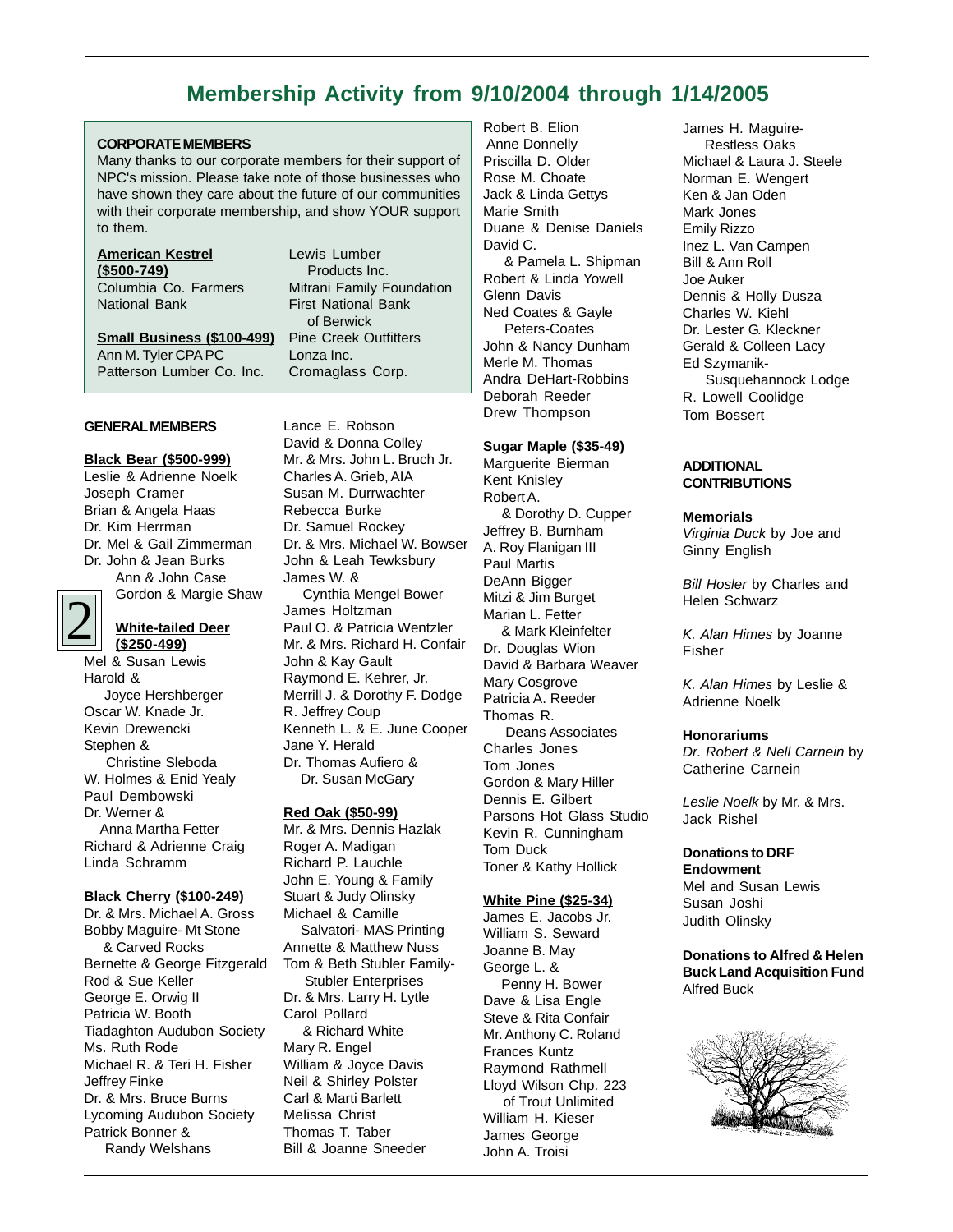

**Lyons Property** The rolling hills of this farm certainly provide wonderful views. The edge of the fields meets the forest and provides a beautiful landscape to enjoy.

### **Some Estate Planning Options to Consider**

Do you own land that you would like to see free from development—for your lifetime and for  $\int$   $\int$   $\frac{1}{\sqrt{2}}$  generations? Doing nothing to protect it may  $\partial$  on  $y$  ar land to development.

Estate taxes are one reason. Federal taxes can high as 55% of a property's fair market value, virtually forcing heirs to sell the property simply to pay the taxes. And, of course, future owners may be compelled by ever-increasing property values—or simply by a lack of appreciation for the land—to sell it for development.

A land trust like NPC is a great resource for assisting landowners to find ways to protect their land. Here are a few of the options available:

*Conservation Easement*—A legal agreement is created between a landowner and a land trust or government agency that permanently protects land while the landowner continues to own it. Donating the easement can result in reduced income tax and estate tax.

*Land Donation*—Donating conservation land to a land trust is a wonderful way to share its beauty with future generations. The donation can even be set up in a way that allows you to continue to live on the land or to receive a life income.

*Bargain Sale of Land*—Selling land to a land

### **Lyons Farm Easement**

When the current owners of Lyons Farm purchased the parcel in the late 1990s, they did so in an effort to maintain the property as a working farm and forest. After purchasing the land, they began to look for a permanent method to conserve the property.

This property adjoins an area of State Game Lands as well as the Joshi property, which is also under easement with the Northcentral Pennsylvania Conservancy (see page 1). With these 125 acres under easement, a protected area of over 4500 acres exists in this little corner of northcentral Pennsylvania.

The unnamed tributary on this farm carries the run-off from the property to Little Muncy Creek and then onto "big" Muncy Creek. Eventually, the water makes its way to the West Branch Susquehanna River and the Chesapeake Bay.  $\div$ 

### **2005 is our 15th Anniversary!**

NPC is turning 15, and thanks to our members and donors



we have over 9,000

conserved acres about which to celebrate. Hooray! This celebration will take place in both BIG ways and small ways. For example, the hikes planned for this year will visit properties acquired by NPC for public ownership and access.

Another way we're celebrating NPC's success is by creating a booklet featuring the properties we have conserved. Using the expertise of Janice Hiller, the booklet will feature a summary of each project with some photos for emphasis. We will also be working to update the project success section of our website and add more photos of protected properties. $\cdot$ 

trust at less than its fair market value can make it affordable for the land trust and provide tax benefits for the landowner.

For more information or to schedule an appointment to discuss your options, please call NPC at 570-323-6222. $\cdot$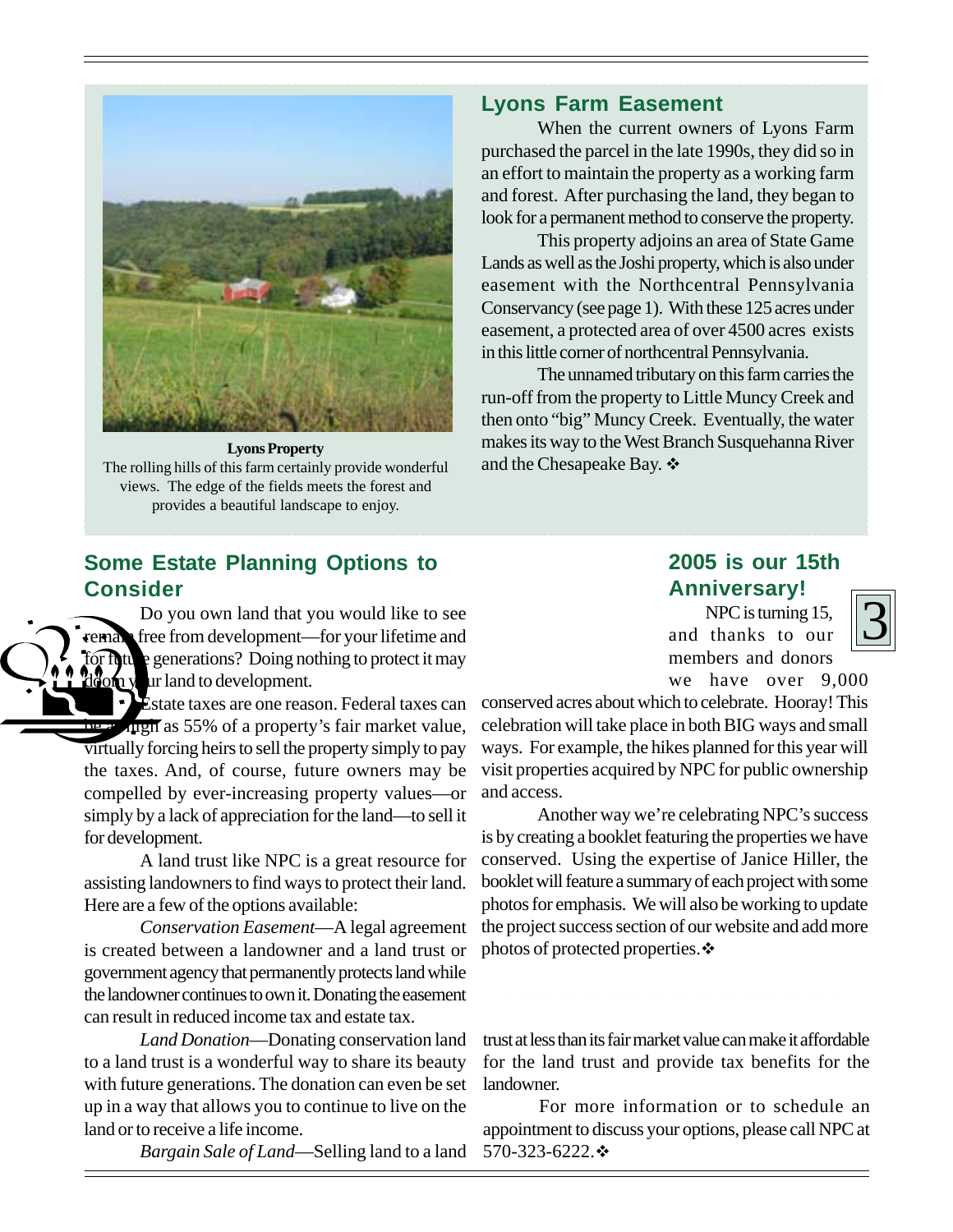### **Annual Appeal**

Thank you to everyone who donated during the Northcentral Pennsylvania Conservancy's Annual Appeal. These donations help allow NPC to be here when landowners want to conserve their property for the use and enjoyment of future generations.

The names listed below are the donations we received **through December 31, 2004**. There are always donations that arrive in January and we will list those donors in the Spring issue of the newsletter.

4 Jay & Juli Alexander Malcolm Barlow Steve & Beth Bason Mike & Donna Bastian Ron & Sondra Beach James L. Berkebile Peg Berry Bob, Chuck & Rich Roan Inc. Michael & Jenifer Bower Patty Bowman John Brown Stephen & Stephanie Budman Thomas & Laurie Burkholder Jonathan & Sally Butterfield Russell & Linda Campbell Blair & Mary Carbaugh Jack & Rhonda Carpenter James & Maria Casale Charles & Kay Chapman R. Lowell Coolidge Molly Costello Daly Russ & Christine Cowles Matthew & Lisa Cramer Kay Crisanti Mike Crist

Michael & Mary Ditchfield Fred Dochter

Anne Donnelly

James Drobile Susan Durrwachter

Herbert Ecker Dave & Lisa Engle

George &

Larry Entz

Doug & Frani Doherty

Martin & Jean Doughty

Shirley Durrwachter

Joanne Fisher Gus Genetti James Geurts David Gilpin Joan Gingrich Gary Glick Claramae Glunk Daniel & Margrit Glunk/Shoemaker Law Groner Brian & Angela Haas Gary & Susan Harris William Heffner Hilsher Graphics Donald Holtzman Rudolph Holtzman Hoyer's Photo Supply, Inc. Richard Insley Louis & Wanda Irion Jersey Shore State Bank Ronald & Martina Johnson Boyer & Elinor Kantz Raymond Kehrer Russ & Denise Kimura Oscar Knade Frances Kuntz Richard & Mary Lou Kyle Wayne Laubscher James Lazorka Gladys Lewis Marc & Diane Lewis Lewis Lumber Products Inc. Charles & Fay Lindrooth Lonza Inc. Willem & Tamara Lubbe Idell Ludwig Ted Lyon Larry & Lynn Lytle M & S Conversion Company. Inc. Roger Madigan

William & Susan Martens Ira & Jill Masemore Gilbert Maton Ray & Shelly Mattie Lisa McNerney Mericle Commercial Real Estate Max Mitchell David Napoli Leslie & Adrienne Noelk Omega Bank Howard Parks Rebecca Petersen William & Nancy Pfeiffer, Jr. Jerre & Mary Pietsch PMF Industries Neil & Shirley Polster Quest/Bloomsburg Univ. Joseph Radley Ralph S. Alberts Company, Inc. James & Cheryl Redmond Patricia A. Reeder Ed & Tink Reish Clifford Rieders Jack & Joann Rishel H. Kenneth & Marilyn Ruhl Karen Rush Annie Sanders Carl Schlappi Rich & Beth Schluter Linda Schramm

Charles & Helen Schwarz Mark Shuman Stephen & Christine Sleboda Richard & Susan Sprout Staiman Bros. Michael & Laura J. Steele Tom & Beth Stubler Robert & Jean Teufel Carolee & Dick Thatcher William & Kim Van Campen Chalmer & Ruth Ann Van Horn James & Penny Vanderlin John & Carol Wagner Jerry & Joy Walls Harry & Becky Webster Marshall Welch Wheeland Lumber Company, Inc. H. W. Wieder Terry Wild Jane Williams David P. Winton Alex & Tracie Witter Williamsport National Bank Charles Woltz Bill & Pam Worobec Robert & Linda Yowell Zimmer Insurance Agency



#### **Are We in Your Will?**

Remembering NPC in your will can be a way to leave a legacy to future generations. If you will a gift to NPC,

please be sure that you have designated your gift to "Northcentral Pennsylvania Conservancy," federal employee id number 23-2606163. There are many organizations that use the word "conservancy", so please include our full name to ensure that your wishes are carried out as you intend.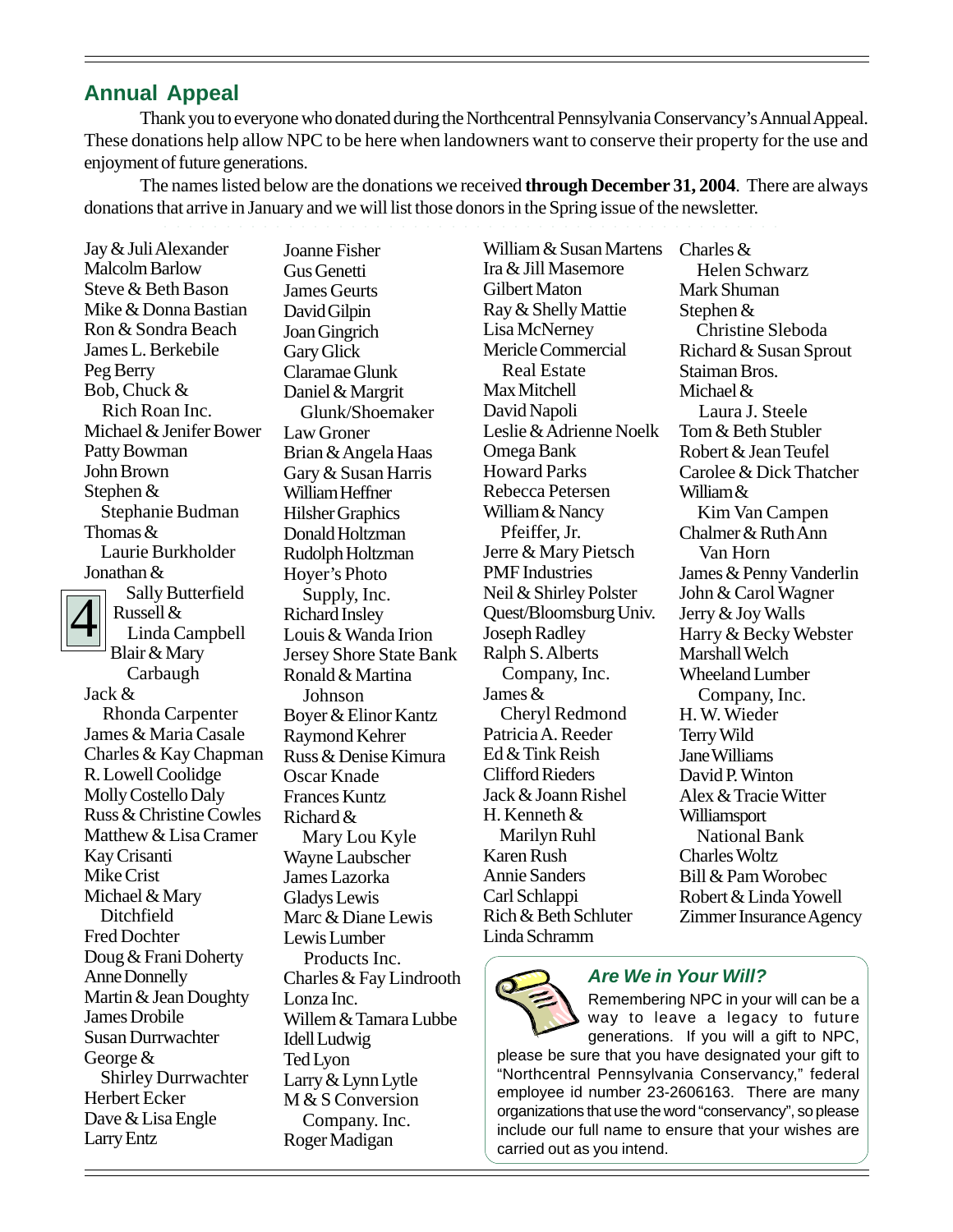### **Annual Celebrity Waiter Night Fundraiser Scheduled**



You've heard about this great event in the past, so why not join in the fun this year? The Celebrity Waiter Night at The Herdic House restaurant in Williamsport is set for Friday, March 11, 2005.

Local celebrities such as Gary Hutchinson (Lycoming County Emergency Management), John Best (formerly of Buckeye Pretzel), Rick Mason (PennDOT) and Jerry Walls (Lycoming County Planning and Economic Services) will be taking over for the regular Herdic House waitstaff. Likewise, you will find Rick Gahr (Law Offices of Richard A. Gahr), Mike Wolf (Textron Lycoming), and other local celebrities serving up your favorite cocktails at the bar instead of the regular bartender. Mark Shuman (Toys R Us), Ed Alberts (Ralph S. Alberts Co.) and Williamsport's Mayor Mary Wolf will also be returning to continue their tradition of fine service to Herdic House patrons and NPC donors. Dr. Bill Judson and Sam Judson will again be the husband and wife bartending team for the later part of the evening. The tips these local "celebrities" earn will be donated to NPC.

The Herdic House will be serving its regular menu, with a special feature available that evening. Don't delay! The Herdic House will fill up. Call Gloria and Marcia at 570-322-0165 to make your reservation.  $\cdot$ 

### **Second Annual Silent Auction: Items Needed**

NPC held its first Silent Auction last year and it was a huge success thanks to the generosity of our members who donated items and services and everyone who bid on these. Now it's time to start planning for 2005's auction, and we need your help. We need auction items. So, think about your talents, skills, and abilities and consider donating them to NPC.

Last year Marc Lewis provided a canoe lesson package, Sue Sprout donated a plant identification picnic, and Tracie Witter donated a piece of her handmade pottery. We also had garden stones from Mountain Stone and Carved Rocks, a garden table from Winstraw Cards and Gifts, and a backyard composting kit courtesy of the Wayne Township Landfill.

A neighboring land trust, the ClearWater Conservancy, recently listed their silent auction donors. A few ideas from their list includes: tickets to Penn State Football games, homemade salsa, a week at a vacation cottage in Ontario, and a gourmet dinner for four in the home of the donor.

If you or your business are interested in donating an item or service, please contact Reneé at 570-323-6222 or rcarey@npcweb.org.

5

If you attend the Annual Dinner, please bid (early and often, of course) on some of the wonderful items donated by your fellow NPC supporters.  $\mathbf{\hat{*}}$ 

#### *JOSHI continued from page 1.*

In addition to its importance as a working forest and to water quality, the Joshi property adjoins another tract under easement with the Northcentral Pennsylvania Conservancy-- the Lyons Farm Easement (see page 3). This larger block of contiguous, protected land provides wildlife with a larger area of habitat. $\cdot$ 

#### *MENGEE continued from page 1.*

Mengees, and we are in the process of selling the property to the Commonwealth of Pennsylvania to become part of the Tioga State Forest.

The tract is very close to Pine Creek and the Bee Tree Ski Trail. The public recreation benefit, as well as the water quality benefit, are just two of the many conservation values this property holds. $\cdot$ 



**Joshi Property** This property owner's interest in conserving their land is also helping to conserve the Muncy Creek watershed.